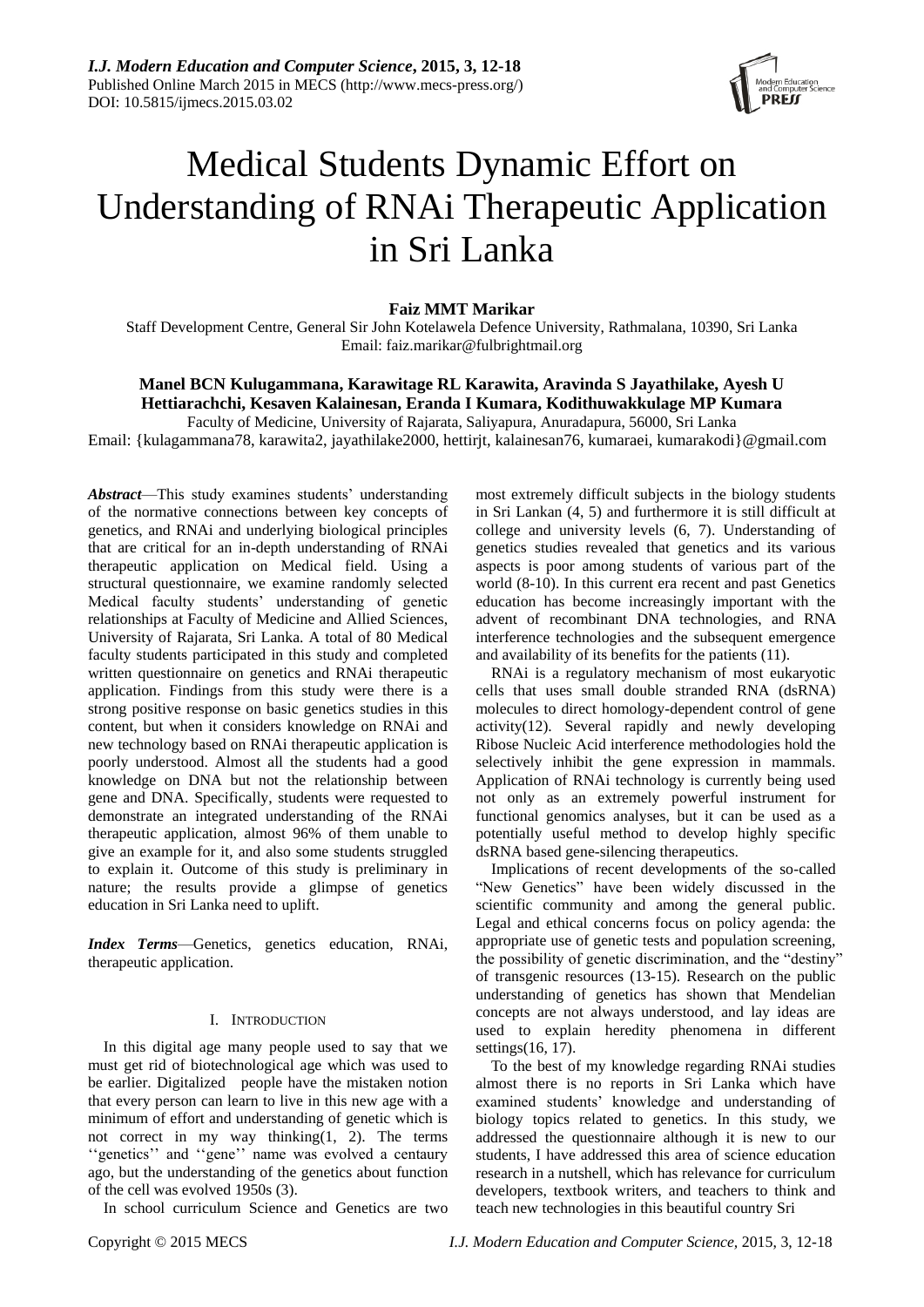Lanka (18, 19) .

#### II. METHODOLOGY OF RESEARCH

#### *General Background of Research*

This research was designed to collect knowledge on RNAi and its therapeutic applications ideas on inheritance of genetic disorders. The questionnaire which was administrated to the medical students had three parts: Student responses in the Gene section, Student responses in the RNAi section, and Student responses in the RNAi therapeutic application, and detail follows

#### *Mapping student knowledge on genetic code*

In Figure 1, represent that illustrates the biological relationships between DNA, RNA and Gene which will finally produce a protein. Actually we were trying to identify whether they know about the central dogma. It shows that genes and chromosomes are contained in all cells, and it was made up with nucleotides. The representation also illustrates key biological distinctions in the processes of protein production. Furthermore, this biological representation serves as a starting point for our research into the ideas and connections among ideas that students hold about basic genetics.



#### *Students' ideas on some basic aspects related to RNAi*

The main aim of this section is to show what students knew about the basic scientific concepts related to the RNAi: (a) before their first academic approach to genetics; and (b) after they had studied these basic notions in a traditional way (i.e., by teacher explanation and textbooks).

RNAi considered as double stranded RNA (dsRNA) caused potent and sequence specific silencing of homologous genes. Beyond this, the response to dsRNA had a number of nearly unbelievable properties. Silencing occurred not only in cells directly exposed to the dsRNA,

but also spread throughout the organism and into its progeny. In this section, the study of RNAi has proceeded along two parallel tracks. The first is an effort to understand the biology of this response – its mechanism and its role in the organism. The second has been the desire to develop RNAi as an experimental possibly therapeutic tool which is used in this decade (Fig 2).



Fig. 2. Pathway and formation of RNAi

From the point of view of the logic of the discipline, and as a first approach to genetics, an elementary knowledge of the location of biological inheritance information in people, organisms in whose life cycle the diploid state is dominant. To understanding of the concepts of genetics following questions were asked (Fig. 2):

- a) Ribose Nucleic Acid interference stands for WOF?
- b) Nobel Prize was won by Andrew Fire and Craig Mello in 2006 for their work, begun in the late 1990s, on RNAi. WOF organisms did they work on?
- c) The short double-stranded RNA which effectors of gene silencing molecules produced by the action of the enzyme dicer. Approximately what is the size of the molecules?
- d) There is a application on RNAi which will have a wide range of medical therapeutical applications. It may be possible to use micro RNAs to malfunction of the oncogenes. WOF is caused by oncogenes?
- e) Why can transgenes activate RNAi (can circle more than one)

#### *Student responses in the RNAi therapeutic application*

Although the technology of RNAi and initial procedures involved in therapeutic in human application, the end-products and applications are different. In therapeutic RNAi, a cloned plasmid is created and stimulated so that it begins growing. (Just like reproductive cloning, this involves inserting the genetic material of a donor into target region so that the resulting is cure to the patient.). In this sectional study also wanted to know what students knew about how some RNAi therapy in real time. For this, questions asked them whether they know any examples with regard to RNAi therapeutic application.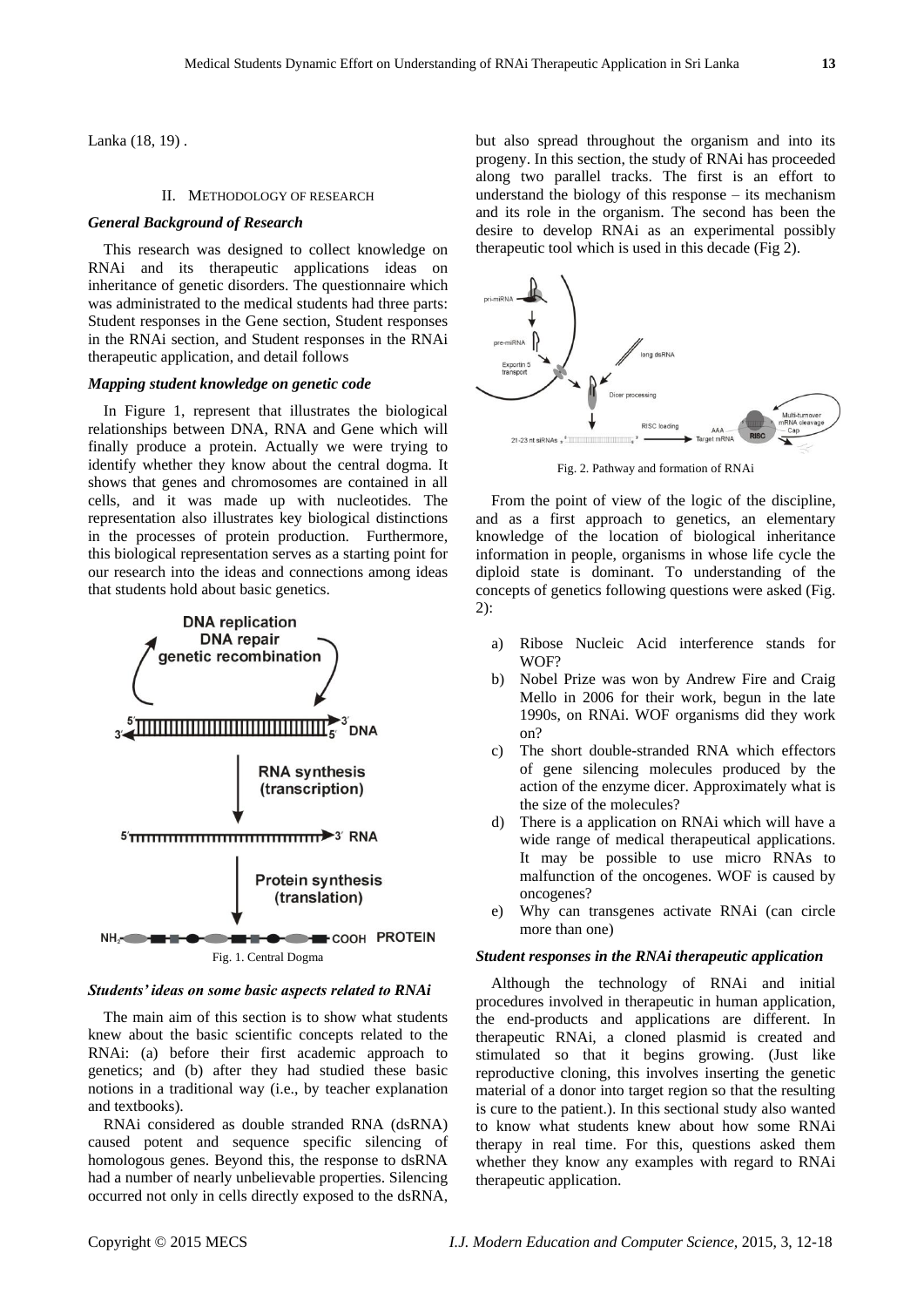- a) Patients who have a disease called X have over growth in muscle. Scientists know that X is inherited (caused by a gene). Therefore, the gene responsible for X does not contain correct information about
- b) To cure the above symptoms RNAi therapy can be introduce, what is the main function of it.
- c) Give an example of an RNAi therapy which is used current treatment to cure any disease/s

Educational researchers, on the other hand, have stressed student's "misunderstanding" of scientific concepts of genetics taught at school, such as genes, chromosome, DNA, and RNAi (10). The findings showed that students do not have a good understanding of RNAi and do not make the link between related concepts of their own with respect to RNAi therapeutic application. Learning failure is seen either as a result of inadequate teaching of concepts or because the students are simultaneously exposed to a wide variety of concepts and processes at different levels of complexity.. However, all these investigations were aimed at describing the failure of the teaching–learning process rather than at understanding what students actually

#### *Sample selection*

In this study it was examined knowledge and understanding of basic genetics and Ribose Nucleic Acid interference application in therapeutic application among medical faculty students in the University of Rajarata, Sri Lanka. This topic was judged to be the best tool for extremely important for measure the good conceptual understanding of genetics and to find out in detail knowledge on current trend in Ribose Nucleic Acid interference technology.

# *Instrument and procedure Questionnaire Used*

A written questionnaire, developed by our team at University of Rajarata as part of the "Learning in genetics with Ribose Nucleic Acid interference therapeutic application,'' The questionnaire itself has three parts: the "Gene" section; "Ribose Nucleic Acid interference" section; and the "Ribose Nucleic Acid interference application'' section. It combines both fixedand free answer–type questions which made user friendly manner. The questionnaire was used in the Sri Lanka for medical faculty students first time. Use of the questionnaire in this study was justified because it had been prepared by an experienced research group working in genetics education in the faculty and the county as a whole and already had been tested before the research part and optimized it. Furthermore, the questionnaire was designed to assess basic understanding of genetics also included in Sri Lankan university curriculum.

#### *Research Context and Participants*

In this study four batches were represented equally from, freshers, sophomores, juniors and seniors from Faculty of Medicine and Allied Sciences, University of Rajarata, Sri Lanka, which was located in Saliyapura,

Anuradhapura, Sri Lanka. All students were enrolled in medical education course. This study was conducted with a sample of 80 students (46 males and 34 females). Except the fresher's the rest of the students learned about basic of genetics, and gene knockdown, and molecular genetics. This medical faculty is a socially and economically diverse community in Northern Province of the country which represent all three communities well. The participating medical school was the only medical faculty in that province. These students had the biochemistry backgrounds and appeared in the selection examination (an examination conducted by the faculty for 2<sup>nd</sup> MBBS) after completing their 2-yr courses to qualify for the final examination conducted by the Faculty.

#### *Administration of Questionnaire to the Medical Students*

The Medical Faculty students at University of Rajarata subjected to the sample and questionnaires were administered at each of the respective batches. Questionnaire was given within the class periods of 50 min with the help of the lecture in charge. Randomly selected students of 20 in number were given the questionnaires from each batch.

#### *Data Analysis*

The validity of the translation was independently assessed by two observers competent in English language. Data was analyzed as a balanced Figure as percentage of application because there is no requirement for advance analysis. Statistical analysis was done via transformed all the data using the basic statistical analysis package.

#### III. RESULTS

#### *Gene Section*

A basic description of the section 1 known as gene section of the questionnaire is available in Table 1. In summary, the questions examined knowledge and understanding of the genetics and its relationship was examined in this section. More attention was given to estimating students' awareness of the concept that "DNA" and its importance". First three questions of this study reported here, students were tested their knowledge on whether they can identify a gene, and how it was made, as given below.

- a Which phrase best describes what genes are like?
- b What, if any, is the connection between DNA and
- genes? There were multiple answers in this scetion c DNA and RNA are made of what?

Student responses to these three questions in this study are summarized in Table 1. It was found that only 7.5% of the total number of students positively responded all the questions. Most of the  $3<sup>rd</sup>$  year students were the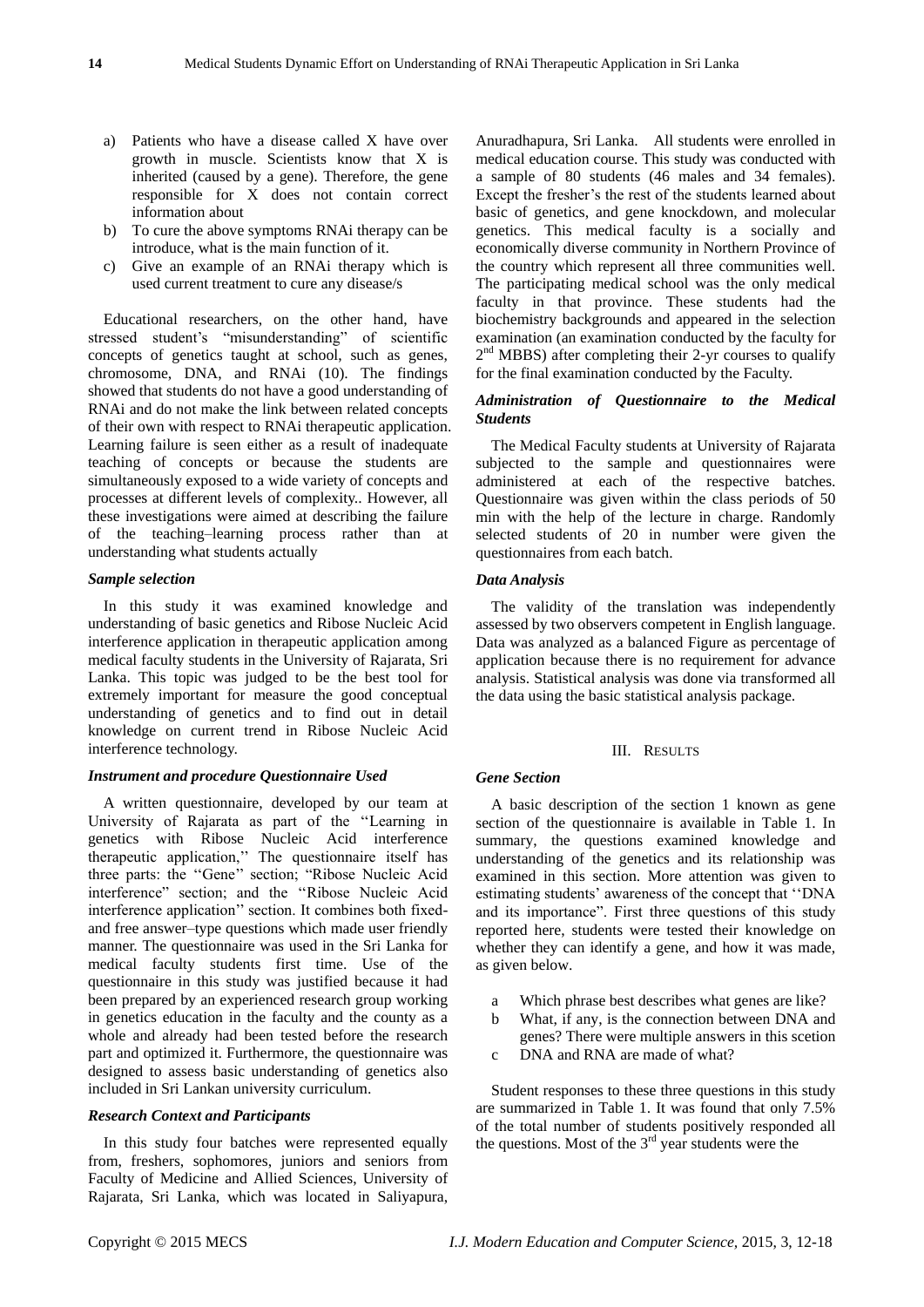| Table 1. Student responses in the gene section |  |  |
|------------------------------------------------|--|--|
|------------------------------------------------|--|--|

| Question (Science<br>concept) | Possible responses      | % of students<br>giving response |
|-------------------------------|-------------------------|----------------------------------|
|                               |                         | $(n=80)$                         |
| Which analogy best            | Genes are like          | 61.3                             |
| describes                     | commanders              |                                  |
| what genes are like           | that control our traits |                                  |
| What, if any, is the          | Genes are segments of   | 7.5                              |
| connection between            | <b>DNA</b>              |                                  |
| DNA and genes?                | Genes determine our     |                                  |
| (can circle more              | traits and              |                                  |
| than one answer)              | DNA make us up          |                                  |
| DNA and RNA are               | <b>Nucleotides</b>      | 91.3                             |
| made of                       |                         |                                  |

given the correct answer on this section when compared the whole data set. Regarding the gene it was 61.3% which is slightly above average and satisfactory, but not significant. Basic question which was refereed in this section was DNA and RNA how they made up, I was expecting 100%, but the outcome of the research is 91.3%, which made me to think how to teach the basics to students.

Student answered to this question in this section pointed toward two miss matched concepts-the relationship among gene and DNA and surprisingly what is gene. Using the two concepts, students' ‗‗understanding'' can be described as falling within one of the following categories:

- understands the basic idea of DNA and RNA is overall satisfactory
- understands the basic idea about gene but does not distinguish between relationship with DNA
- poor understanding it gives confused or incorrect responses. So, none of the students gave the correct answer for all three questions on this section

## *RNAi section*

In this RNAi section in the questionnaire students were asked to self evaluate or test the knowledge on RNAi In this questionnaire section had three questions. Question 1 was what it stands for Ribose Nuclear Acid interference and surprising slightly more than 50% given the correct answer (Table 2). Being in medical field and not knowing Ribose Nuclear Acid interference is nothing to surprise. Student responses to each question are given in Table 2. To find out general knowledge among medical faculty students, I have given this question. Andrew Fire and Craig Mello regarding to check the history but students not aware, extremely sad to say the outcome was only 16.3%. By looking at the results what I felt is university students must grab knowledge by active learning which is lack at the movement. Wrong explanations was given in question number three mainly to the following misconceptions, The short double stranded RNA which effectors of gene silencing molecules produced by the action of the enzyme dicer. Approximately what is the size of the molecules? In realistic situation regarding the size of the RNAi was known by only 10%. The students

had widespread misconceptions, such as: "No Idea" (student 40 out of 80) in this particular question.

#### *RNAi therapeutic application section*

In this RNAi therapeutic application section, students were failed to give a single example for the therapeutic application on this aspect. Only 4% were given at least one example on this section and almost all 96% doesn't know about its therapeutic application. When this study was considered all the section, this section can be ranked as the poorest outcome among all three sections (Table 3). Further questioning revealed that the student's RNAi therapeutic application given answer and when ask the question it also failed in this section. The result of this mechanism is consideration that RNAi will have a wide range of medical applications. It may be possible to use micro RNAs to stop function of an oncogenes. WOF is caused by oncogenes?And the outcome was 63.8% only, gave us a little satisfactory.

It is not clear that this why can transgenes activate RNAi, no doubt it gives 11.3%, and manipulation far will result in  $2<sup>nd</sup>$  Year (5%);  $1<sup>st</sup>$  Year (5%);  $4<sup>th</sup>$  Year 1.3% and  $3<sup>rd</sup>$  Year 0%, where  $3<sup>rd</sup>$  year students were unable to answer for this section. The possible "solution" to this difficulty is hinted at in the last part of the excerpt, and when the interviewer explicitly asked how this RNAi could account for the therapeutic application shown in Table 3 and explained. Data from the questionaire assessment were used to infer students' RNAi application methods. Relationships between latent variables such as given muscle disease and RNAi application obtained 23.8%, and 33.8% respectively. In this study, the latent variables which explained about had a small low outcome but there was a relationship among them. Linkages between these ideas comprise an integrated understanding of RNAi application is poorly known by the medical faculty students at University or Rajarata, need to improve with any cost by modifying the current teaching methodology.

Table 2. Student responses in the RNAi section

| Question (Science concept)                                                                                                                                                               | Possible responses | $%$ of<br>students<br>giving<br>response<br>$(n=80)$ |
|------------------------------------------------------------------------------------------------------------------------------------------------------------------------------------------|--------------------|------------------------------------------------------|
| Ribose Nucleic Acid<br>interference stands for<br>WOF?                                                                                                                                   | RNA interference   | 52.5                                                 |
| Noble Price was won by<br>Andrew Fire and Craig<br>Mello in 2006 for their work,<br>begun in the late 1990s, on<br>RNAi. WOF organisms did<br>they work on?                              | Round worms        | 16.3                                                 |
| The short double stranded<br>RNA which effectors of<br>gene silencing molecules<br>produced by the action of the<br>enzyme dicer.<br>Approximately what is the<br>size of the molecules? | 22bp               | 10.0                                                 |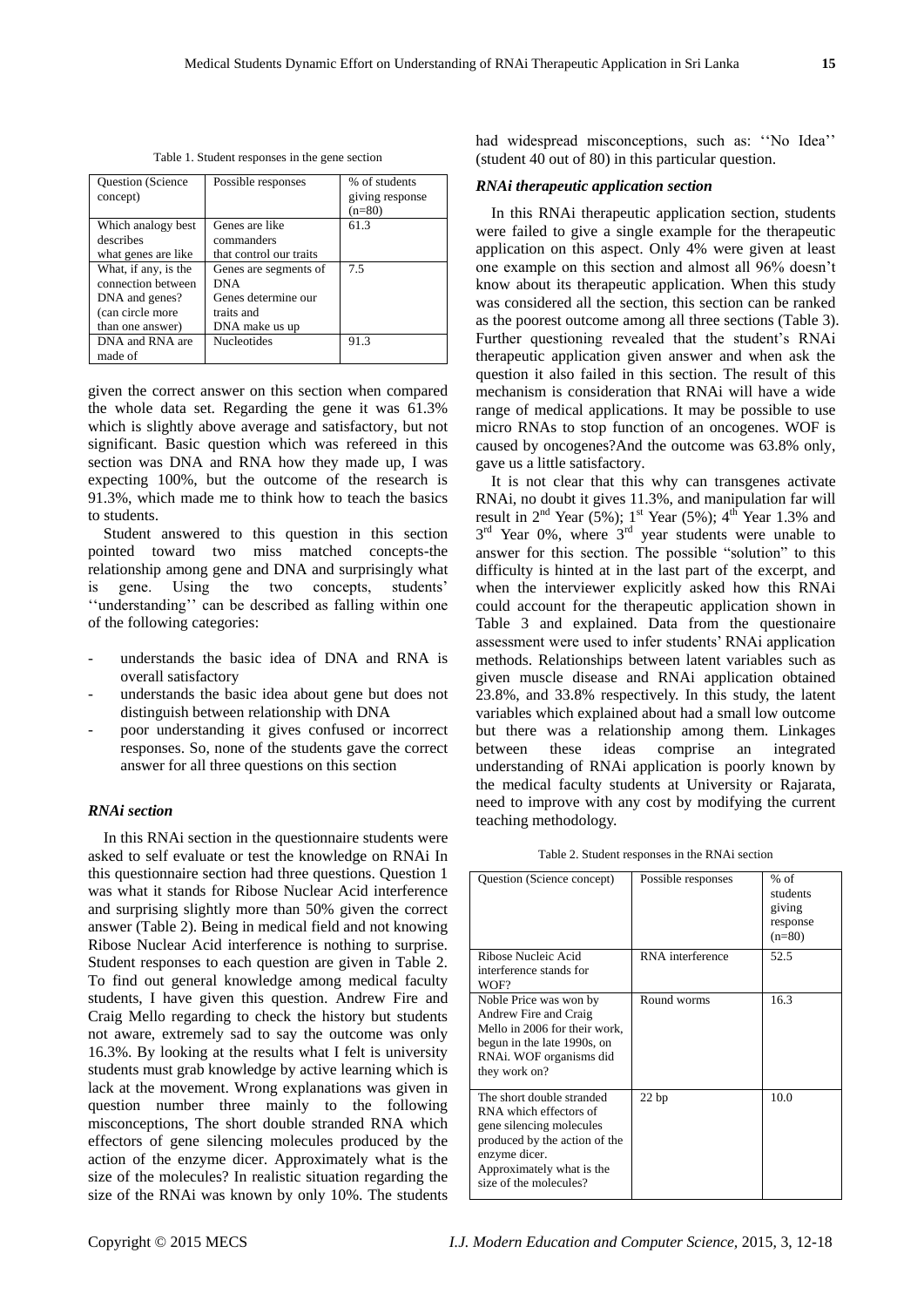Table 3. Student responses in the RNAi application

| Question (Science concept)                                                                                                                                                                                                      | Possible responses                                                                                                                      | % of<br>students<br>giving<br>response<br>$(n=80)$ |
|---------------------------------------------------------------------------------------------------------------------------------------------------------------------------------------------------------------------------------|-----------------------------------------------------------------------------------------------------------------------------------------|----------------------------------------------------|
| There are hopes that RNAi<br>will have a wide range of<br>therapeutic applications. It<br>may be possible to use<br>microRNAs to silence<br>oncogenes. Which of the<br>following is caused by<br>oncogenes?                     | Cancer                                                                                                                                  | 63.8                                               |
| Why can transgenes activate<br>RNAi (can circle more than<br>one)                                                                                                                                                               | Their insertion activates<br>the transcription of<br>miRNAs                                                                             | 11.3                                               |
| Patients who have a disease<br>called X have over growth in<br>muscle. Scientists know that X<br>is inherited (caused by a<br>gene). Therefore, the gene<br>responsible for X does not<br>contain correct information<br>about: | The composition of<br>muscle tissue                                                                                                     | 23.8                                               |
| To cure the above symptoms<br>RNAi therapy can be<br>introduce, what is the main<br>function of it.                                                                                                                             | RNAi silencing complex<br>to guide<br>mRNA cleavage, so<br>promoting<br>mRNA degradation and<br>reduce<br>over expression of<br>protein | 33.8                                               |
| Give an example of an RNAi<br>therapy which is used current<br>treatment to cure any disease/s                                                                                                                                  | Correct Answer<br>No Idea                                                                                                               | 4<br>96                                            |

#### IV. DISCUSSION

In this study with medical faculty students in Northeastern part of the Sri Lanka, it was observed that 96% of students gave wrong or no idea for RNAi based therapeutic applications. Curriculum developers need to interfere and must find out in which level genetics should be introduced into the intended learning outcomes by considering the above results. According to some foreign expertise in the field of education commenced specially Marbach-Ad and Stavy (9) that before 16 is the best for the genetic education (20). Furthermore some experts explained that this age which they found was difficulties in understanding genetics education at school (9). Studies done by Lewis et al (8) and Marbach-Ad and Stavy showed that the concepts in genetics teaching must align with "compartmentalized" and "without providing any conceptual frame work,'' which could be a disaster result of teaching methodology such as passive learning. In Sri Lankan education system molecular genetics taught at different levels often are not connected properly from ordinary level to advanced level, and the gap between the two remains high. Banet and Ayuso (21) commented, ‗‗From an academic point of view, we must consider it important to provide students with a basic conceptual framework for understanding the location, transmission and expression of hereditary information and the basic mechanisms involved in the evolution of living beings.

Such knowledge would also help students to understand the biological significance of certain phenomena such as cell division, the reproduction. Finally therapeutic application based on RNAi. ''

Some studies and the work reported that it indicated the teaching of molecular genetics needs considerable review and strengthening before it comes in pipeline. Because the basic and abstract nature of genetics is itself difficult to conceptualize, therefore other teaching aids such as photographs, film and video, time-lapse phase contrast microscopy, models, etc. could be introduced to explain in a simple manner which the dynamic nature of the various processes, such as protein production from mRNA messenger in active learning manner. The importance must be emphasized in teaching and learning genetics should not be confined to covering the topics and having students memorize them by rote. Instead, genetics teaching should aim to instill conceptual understanding of the subject area and encourage thinking during the learning activities such as student oriented. Only then will students be able to assimilate and accommodate the related information in real-life situations.

#### V. CONCLUSIONS

In conclusion, the complex Ribose Nucleic Acid interference therapeutic application in this study prompted a more nuanced investigation of students' responses, yielding more insight into student learning about Ribose Nucleic Acid interference topics. These research findings have implications for the design of instruction, student-learning materials, assessments, and teacher support materials as well as the research conducted on science teaching and learning. Leveraging this work, future research studies should optimize the contributions of both quantitative analyses of student performance and more in-depth analysis of students' written responses in therapeutic application based on Ribose Nucleic Acid interference. Finally, future research studies can contribute to the field by providing more details about science learning and the supports necessary to help students develop a deep understanding about fundamental science topics that effect society with new technology and therapeutic application.

#### **REFERENCE**

- [1] Davis, I.C., *Science in functional living.* 32, 1948(3): p. 136-137.
- [2] Duncan, R.G., A.D. Rogat, and A. Yarden, *A learning progression for deepening students' understandings of modern genetics. Journal of Research in Science Teaching,.* Journal of Research in Science Teaching,, 2009. 46(6): p.  $655 - 674.$
- [3] Chattopadhyay, A., *Understanding of Genetic Information in Higher Secondary Students in Northeast India and the Implications for Genetics Education.* Cell Biology Education, 2005. 4: p. 97-104.
- [4] Hallden, O., *The evolution of the species: pupil perspectives and school perspectives.* International Journal of Science Education, 1988. 14: p. 541-552.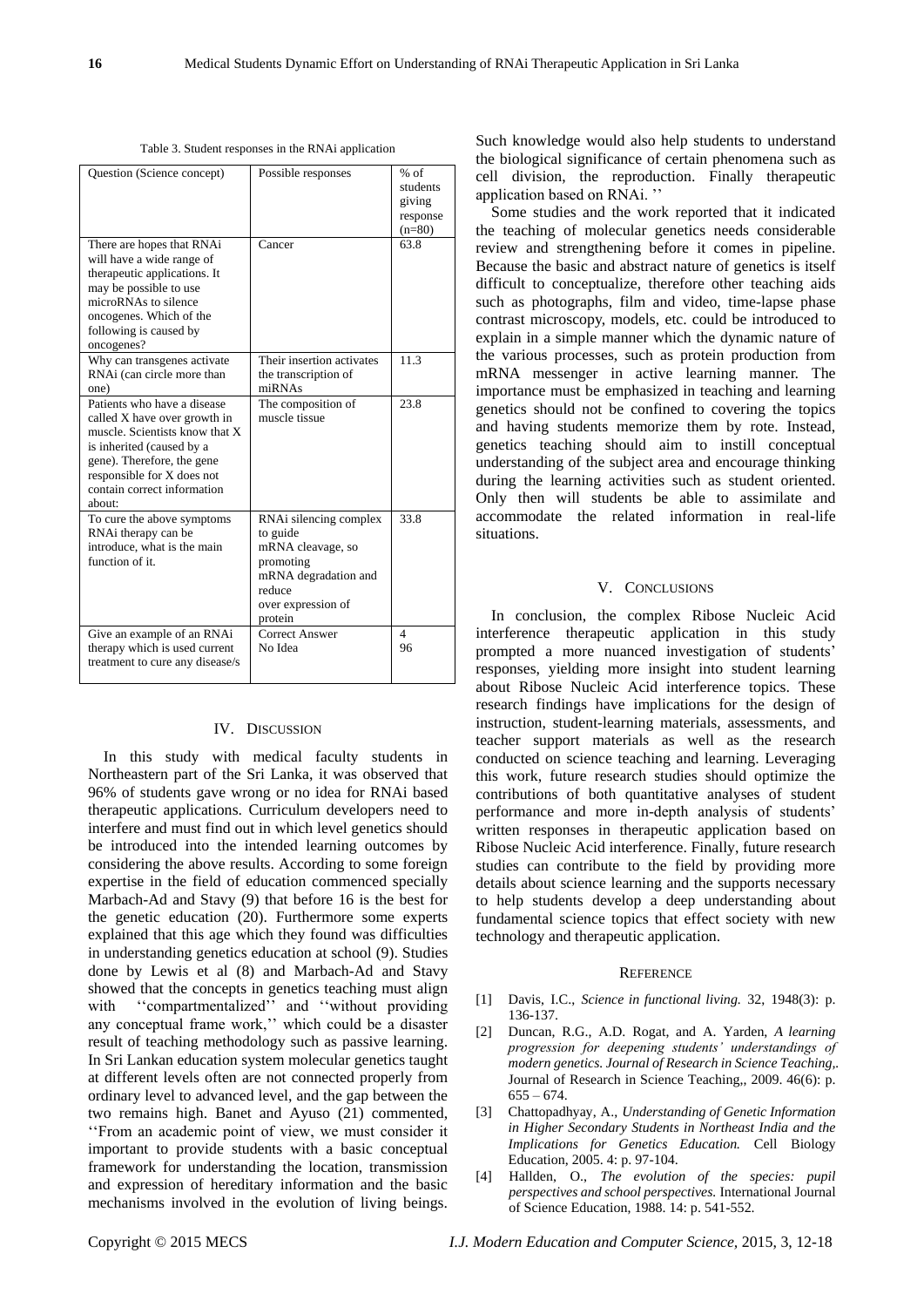- [5] Longden, B., *Genetics—are their inherent learning difficulties?* Journal of Biological Education, 1982. 16: p. 135-140.
- [6] Kindfield, A.C.H., *Assessing understanding of biological processes: elucidating students' models of meiosis.* The American Biology Teacher, 1994. 56: p. 367-371.
- [7] Brumby, M.N., *Misconceptions about the concept of natural selection by medical biology students.* Science Education, 1984. 68: p. 493–503.
- [8] Lewis, J., J. Leach, and C. Wood-Robinson, *All in the genes?—Young people's understanding of the nature of genes.* Biological Education, 2000. 34(2): p. 74-79.
- [9] Marbach-Ad, G., *Attempting to break the code in students' comprehension of genetic concepts.* Journal of Biological Education, 2001. 35(4): p. 183-189.
- [10] Wood-Robinson, C., J. Lewis, and J. Leach, *Young people's understanding of the nature of genetic information in the cells of an organism.* Journal of Biological Education, 2000. 35(1): p. 29-36.
- [11] Tuschi, T., *Expanding small RNA interference.* Nature Biotechnology, 2002. 20: p. 446-447.
- [12] Almeida, R. and R.C. Allshire, *RNA silencing and genome regulation,.* Trends Cell Biology, 2005. 15(251-258).
- [13] Orcajo, T.I. and M.M. Aznar, *Solving problems in genetics II: Conceptual restructuring. International*  Journal of Science Education,, 2005. 27(12): p. 1495 – 1519.
- [14] Venville, G., S.J. Gribble, and J. Donovan, *An exploration of young children's understandings of genetics concepts from ontological and epistemological perspectives.* Science Education, 2005. 89: p. 614 – 633.
- [15] Alozie, N., J. Eklund, A. Rogat, and J. Krajcik, *Genetics in the 21st century: The benefits & challenges of incorporating a project-based genetics unit in biology classrooms.* The American Biology Teacher, 2010. 72(4): p. 225-230.
- [16] Duncan, R.G. and B.J. Reiser, *Reasoning across ontologically distinct levels: Students' understandings of molecular genetics.* Journal of Research in Science Teaching,, 2007. 44(7): p. 655-674.
- [17] Lewis, J. and U. Kattmann, *Traits, genes, particles and information: re-visiting students' understandings of genetics.* International Journal of Science Education, 2004. 26(2): p. 195-206.
- [18] Dawson, V. and R. Schibeci, *Western Australian school students' understanding of biotechnology.* International Journal of Science Education, 2003. 25: p. 57 – 69.
- [19] Zohar, A. and F. Nemet, *Fostering students' knowledge and argumentation skills through dilemmas in human genetics* Journal of Research in Science Teaching, 2002. 39: p.  $35 - 62$ .
- [20] Shayer, M., *Conceptual demands in the Nuffield O-level biology course.* Sch. Sci. Rev., 1974. 56: p. 381-388.
- [21] Banet, E. and G.E. Ayuso, *Teaching of biological inheritance and evolution of living beings in secondary school.* International Journal of Science Education, 2003. 25(3): p. 373-407.

## **Authors' Profiles**



**Faiz MMT Marikar** is the most experienced scientist in the field of molecular biology, and he is currently working as the Director, Staff Development Centre, General Sir John Kotelawela Defence University Sri Lanka. He has B.Sc. Special Degree from University of Ruhuna. After he was graduated he went to University

of Sheffield, United Kingdom for his post graduate degree and then he transferred it to University of Nanjing, PR of China. He has a M.Sc.; Ph.D. and D.Sc. from Nanjing University, PR of China. His Ph.D. thesis was merely based on genetics, molecular biology, and microbiology related to human cancer genetics. Furthermore, Dr. Faiz Marikar was offered a Fulbright Fellowship and trained his Post-Doctorate at University of Johns Hopkins, and he was received Occasional Lecture Fund to be work at University of Harvard in year 2009-2010, and he received Honorary Post Doctorate from University of Colombo after his arrival from USA.



**Manel BCN Kulugammana** currently studying as a fourth year medical student at Faculty of medicine university of Rajarata, Saliyapura, Anuradhapura, Sri Lanka.



**Karawitage RL Karawita** currently studying as a fourth year medical student at Faculty of medicine university of Rajarata, Saliyapura, Anuradhapura, Sri Lanka.



**Aravinda S Jayathilake** currently studying as a fourth year medical student at Faculty of medicine university of Rajarata, Saliyapura, Anuradhapura, Sri Lanka.



**Ayesh U Hettiarachchi** currently studying as a fourth year medical student at Faculty of medicine university of Rajarata, Saliyapura, Anuradhapura, Sri Lanka.